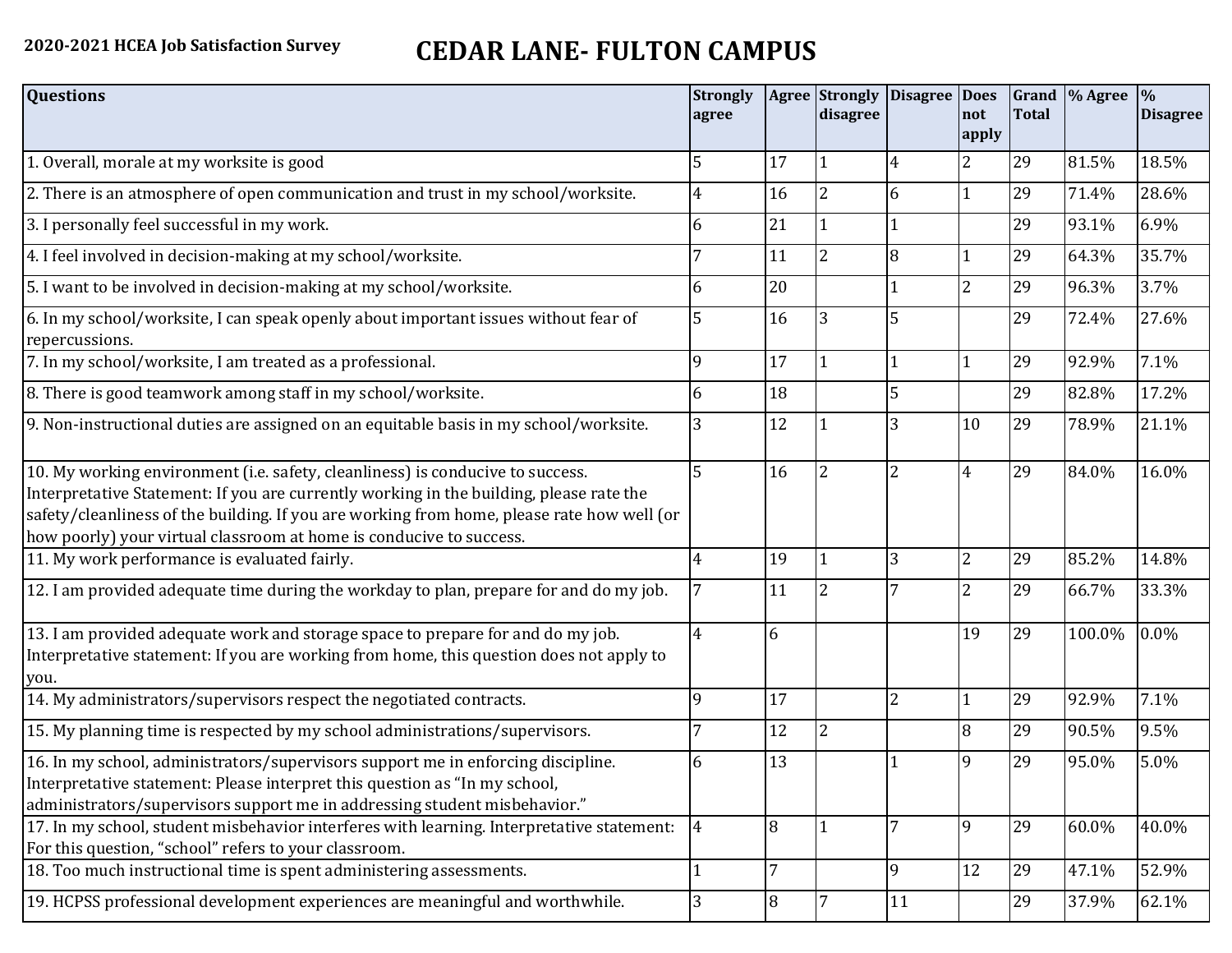### **2020-2021 HCEA Job Satisfaction Survey CEDAR LANE- FULTON CAMPUS**

| 20. Increased workload has contributed to a decline in my morale.                                                                                          | 6              | 10             |                | 10             | $\overline{2}$ | 29 | 59.3%  | 40.7% |
|------------------------------------------------------------------------------------------------------------------------------------------------------------|----------------|----------------|----------------|----------------|----------------|----|--------|-------|
| 21. I am paid fairly.                                                                                                                                      | 2              | 14             | 4              | 8              |                | 29 | 57.1%  | 42.9% |
| 22. I have confidence in the leadership exhibited by the HCPSS Superintendent.                                                                             |                | 15             | 2              |                |                | 28 | 78.6%  | 21.4% |
| 23. I have confidence in the leadership exhibited by the Howard County Board of<br>Education.                                                              | 5              | 12             | 3              | q              |                | 29 | 58.6%  | 41.4% |
| 24. I have confidence in the leadership exhibited by the Howard County Education<br>Association (HCEA).                                                    | 8              | 21             |                |                |                | 29 | 100.0% | 0.0%  |
| 25. I feel that HCPSS offers me the possibility of advancing professionally in the field of<br>education.                                                  |                | 18             |                | $\overline{2}$ | $\overline{2}$ | 29 | 92.6%  | 7.4%  |
| 26. In my position, I receive appropriate and adequate support and training.                                                                               | 5              | 18             |                | 5              | 1              | 29 | 82.1%  | 17.9% |
| 27. During this current school year, I have experienced harassing behavior from<br>colleagues.                                                             |                |                | 15             | 11             | $\overline{2}$ | 29 | 3.7%   | 96.3% |
| 28. During this current school year, I have experienced harassing behavior from<br>administrators/supervisors.                                             |                |                | 14             | 12             | $\overline{2}$ | 29 | 3.7%   | 96.3% |
| 29. During this current school year, I have experienced harassing behavior from parents.                                                                   |                | $\overline{2}$ | 15             | 11             | $\mathbf{1}$   | 29 | 7.1%   | 92.9% |
| 30. At my school I spend most of my PIP time on non-instructional activities.                                                                              | $\overline{2}$ | 7              | $\overline{2}$ | 6              | 11             | 28 | 52.9%  | 47.1% |
| 31. At my school our administrator includes time during PIP for teacher-initiated<br>collaboration.                                                        |                | 11             | $\overline{2}$ |                | 12             | 29 | 70.6%  | 29.4% |
| 32. In my school, I spend too much time in meetings.                                                                                                       | 3              | $\overline{8}$ | $\overline{2}$ | 14             | $\overline{2}$ | 29 | 40.7%  | 59.3% |
| 33. In my school, there is adequate support for special education students.                                                                                | 10             | 13             |                |                | $\mathbf{1}$   | 29 | 82.1%  | 17.9% |
| 34. My administrator/supervisor provides people working from home with flexibility in<br>their workday.                                                    | 12             | 13             |                |                | $\overline{2}$ | 29 | 92.6%  | 7.4%  |
| 35. My administrator/supervisor has reasonable expectations of workload for staff while<br>in virtual learning.                                            | 10             | 16             |                |                | $\mathbf{1}$   | 29 | 92.9%  | 7.1%  |
| 36. Students have adequate technology and tools (hardware/software/connectivity) to<br>participate in virtual learning.                                    | 6              | 20             |                | $\overline{2}$ |                | 29 | 89.7%  | 10.3% |
| 37. Staff have adequate technology hardware (e.g. computers, document cameras, other<br>technology hardware) to meet the requirements of virtual learning. | $\overline{4}$ | 17             |                | 6              | 1              | 29 | 75.0%  | 25.0% |
| 38. HCPSS has provided the software I need to do my job and collaborate with colleagues.                                                                   |                | 20             |                | $\overline{2}$ |                | 29 | 93.1%  | 6.9%  |
| 39. The software and online services provided by HCPSS to do my job are difficult and/or $\vert$ 3<br>time-consuming to use.                               |                | $\overline{7}$ | $\overline{4}$ | 15             |                | 29 | 34.5%  | 65.5% |
| 40. In my class, I feel that students are engaged in virtual learning                                                                                      | 6              | 15             |                | 5              |                | 28 | 77.8%  | 22.2% |
|                                                                                                                                                            |                |                |                |                |                |    |        |       |